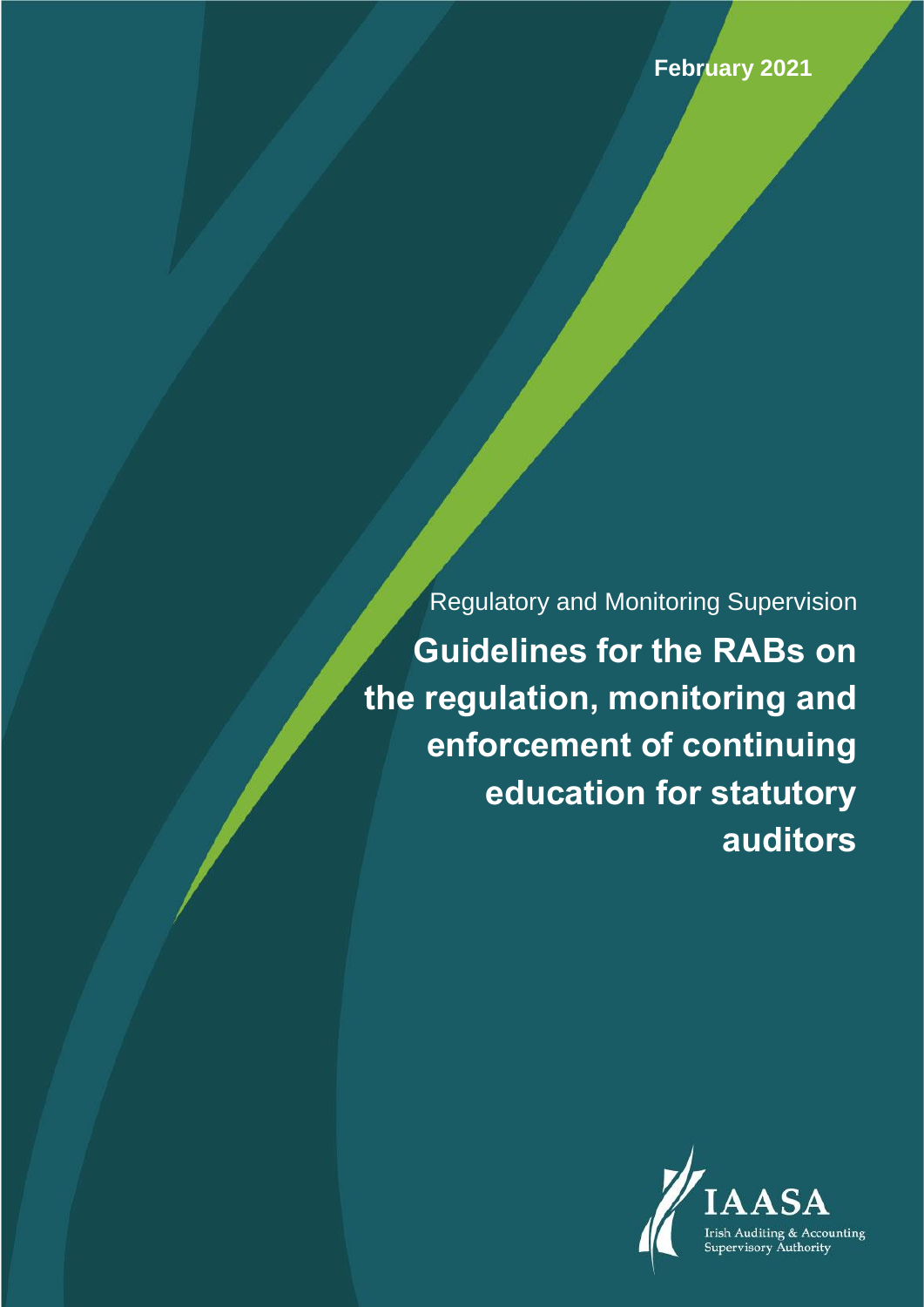# <span id="page-1-0"></span>**Mission**

To contribute to Ireland having a strong regulatory environment in which to do business by supervising and promoting high quality financial reporting, auditing and effective regulation of the accounting profession in the public interest.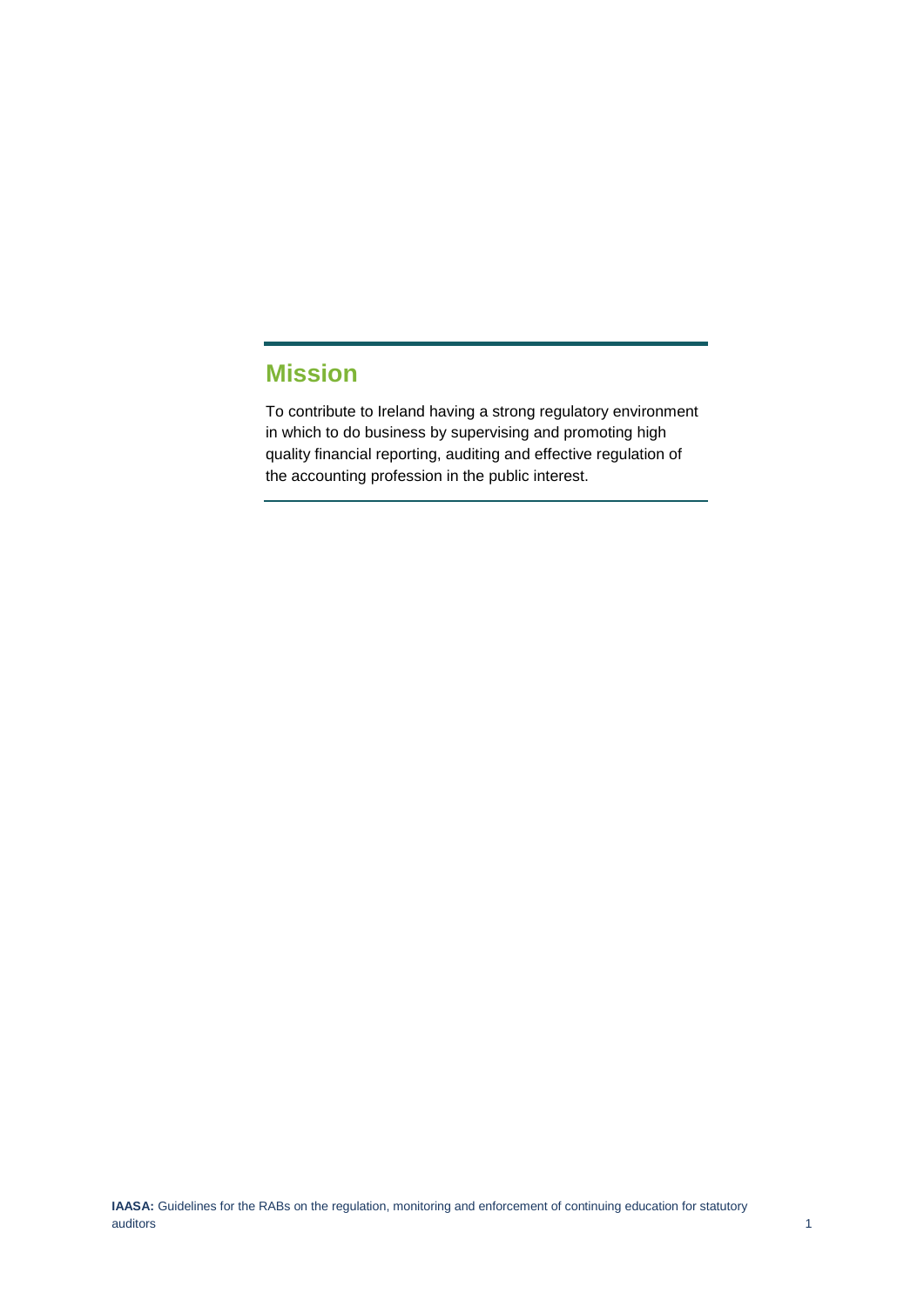## <span id="page-2-0"></span>**Table of contents**

| 1.                                                                                       |
|------------------------------------------------------------------------------------------|
| 2.                                                                                       |
| 3.                                                                                       |
| 4.                                                                                       |
| 5.                                                                                       |
| 6.                                                                                       |
| 7 <sub>1</sub>                                                                           |
| PART II: RAB responsibilities in relation to continuing education of statutory auditors6 |
|                                                                                          |
|                                                                                          |
| Part III: Appropriate programmes of continuing education for statutory auditors          |
|                                                                                          |
|                                                                                          |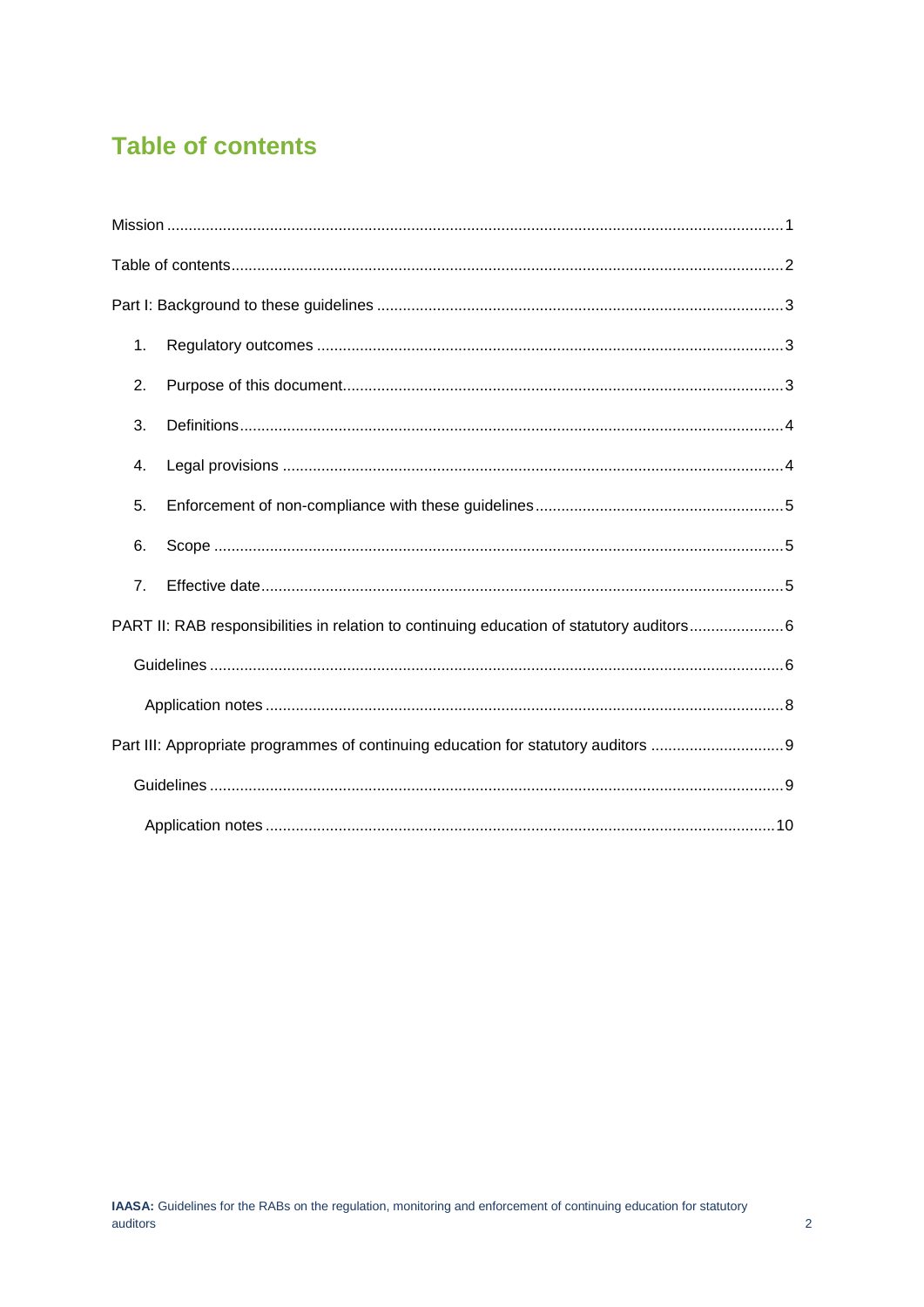## <span id="page-3-0"></span>**Part I: Background to these guidelines**

#### <span id="page-3-1"></span>**1. Regulatory outcomes**

High quality statutory audit enhances the integrity of a financial report and therefore, its usefulness. To that end, statutory audits must be performed by those who have the requisite professional competence through their education, training, skills and values. Maintaining professional competence is a career-long obligation and a legal requirement for statutory auditors. This arises because of ongoing developments in the business environment, changing legal, regulatory and standards requirements, technological advances, and societal changes as well as developments in the statutory auditor's professional role throughout their career.

Continuing education (or continuing professional development/CPD) is the means by which a statutory auditor maintains and enhances their professional knowledge, skills and values. An effective programme of continuing education achieves the regulatory outcomes listed below.

- $\circ$  The statutory auditor actively maintains and enhances the knowledge, skills and values they need to perform high quality audits and deliver a professional service to their clients.
- $\circ$  It contributes to the performance of high quality audits, and thereby safeguards the public interest.
- o It enhances public confidence in the auditing profession.

Under IAASA's oversight, each recognised accountancy body (RAB) is responsible for effective regulation, monitoring and enforcement in respect of statutory auditors. This responsibility includes setting standards for statutory auditors' continuing education and instituting arrangements for the effective monitoring and enforcement of compliance with those standards. The regulatory outcomes and requirements set out in the 'General guidelines for the recognised accountancy bodies when [performing regulatory functions in respect of statutory auditors',](https://iaasa.ie/IAASA/files/98/98565adc-7648-4835-9982-2bf433fcda3c.pdf) apply to the RABs' regulatory arrangements in respect of continuing education.

## <span id="page-3-2"></span>**2. Purpose of this document**

The purpose of this document is to set out guidelines for the RABs that:

- (i) they are to apply to their regulation, monitoring and enforcement of continuing education for statutory auditors
- (ii) describe what constitutes compliance with the condition imposed on statutory auditors by section 1489(1) of the Companies Act 2014 ('the Act') to take part in appropriate programmes of continuing education

These guidelines are not intended to replace or override any legislative provisions. They should be read in conjunction with the Act, Regulation (EU) No 537/2014 and any section 931 notice, rule, standard or other guideline that IAASA may issue.

Nothing in these guidelines may be construed so as to constrain IAASA from taking action, where it deems it appropriate, in respect of the conduct of a statutory auditor, firm or a RAB.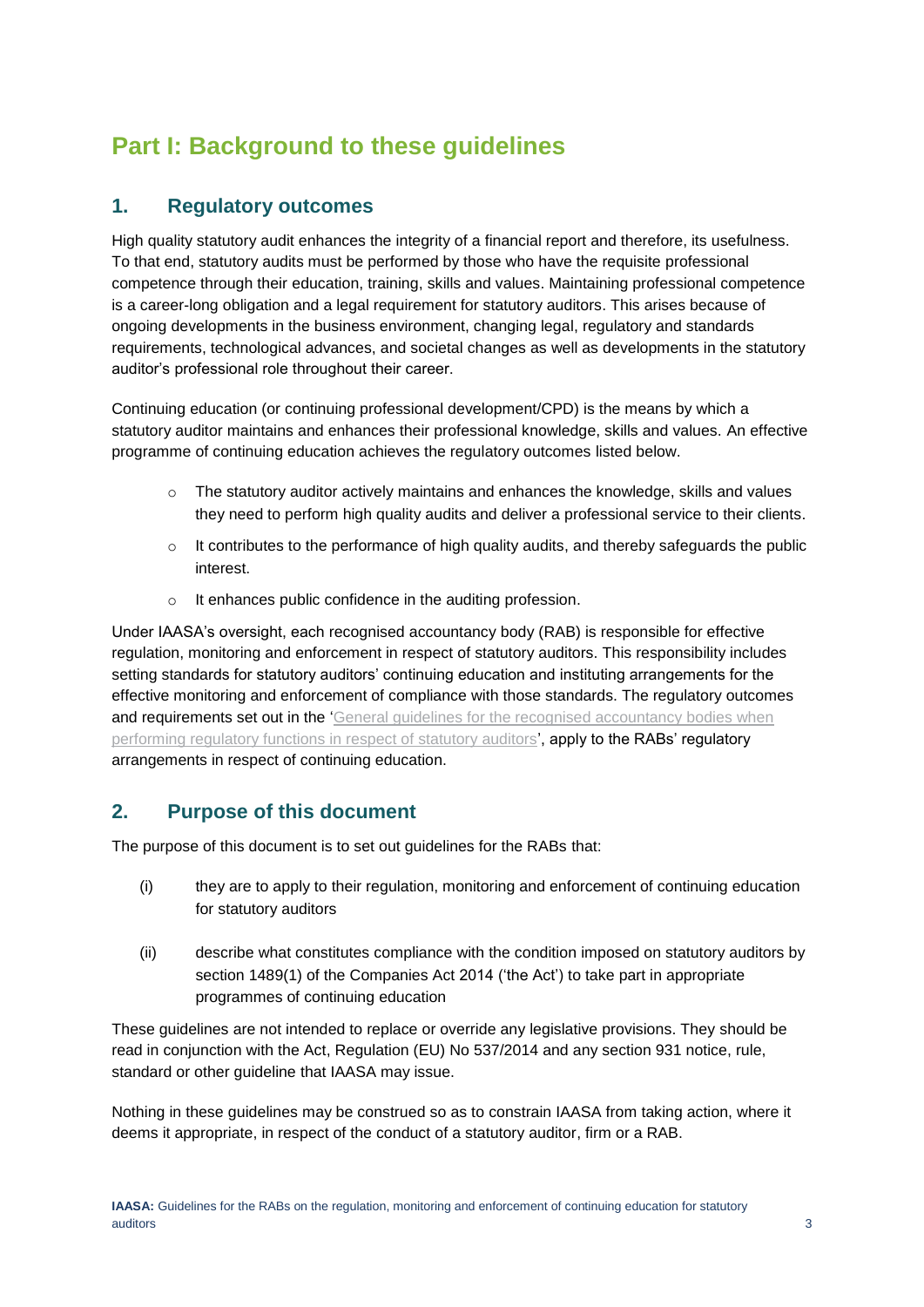#### <span id="page-4-0"></span>**3. Definitions**

| Term                                                                | <b>Meaning</b>                                                                                                                                                                                                                                      |
|---------------------------------------------------------------------|-----------------------------------------------------------------------------------------------------------------------------------------------------------------------------------------------------------------------------------------------------|
| The Companies Act<br>$2014$ /the Act                                | The Companies Act 2014                                                                                                                                                                                                                              |
| Continuing education/<br>continuing professional<br>development/CPD | The means by which a statutory auditor maintains and enhances<br>their professional knowledge, skills and values                                                                                                                                    |
| IES <sub>8</sub>                                                    | International Education Standard 8 - Professional Competence for<br>Engagement Partners Responsible for Audits of Financial<br>Statements, issued by the International Accounting Education<br>Standards Board (IAESB) as revised from time to time |
| Irish Auditing Framework                                            | Auditing standards adopted by IAASA under S1526(1) of the<br>$\bullet$<br>Companies Act 2014<br>Guidance notes and other publications issued by IAASA about<br>$\bullet$<br>audit                                                                   |
| <b>RAB</b>                                                          | <b>Recognised Accountancy Body</b>                                                                                                                                                                                                                  |
| Statutory auditor                                                   | An individual who is approved in accordance with Part 27 of the<br>Companies Act 2014 to carry out statutory audits (sometimes also<br>referred to as a responsible individual)                                                                     |

## <span id="page-4-1"></span>**4. Legal provisions**

Section 1489(1) of the Act requires that all auditors must take part in programmes of continuing education to maintain competence:

*"It shall, by virtue of this section alone, be a condition of a statutory auditor's approval … that he or she shall take part in appropriate programmes of continuing education in order to maintain his or her theoretical knowledge, professional skills and values, including, in particular, in relation to auditing, at a sufficiently high level."*

Section 1492(1) of the Act places a statutory obligation on the RABs to require statutory auditors to comply with this continuing education condition and to monitor and enforce compliance:

*"A recognised accountancy body shall, in respect of statutory auditors and audit firms –*

- *(a) have adequate standards requiring those auditors and audit firms to comply with the obligations specified in sections 1489 to 1491, and*
- *(b) institute adequate arrangements for the effective monitoring and enforcement of compliance with such standards."*

Section 1489(2) provides that IAASA shall issue guidelines to the RABs regarding compliance with the continuing education condition:

*"The Supervisory Authority shall, at such times as it thinks it appropriate to do so, issue guidelines to the recognised accountancy bodies with regard to what constitutes compliance with the condition referred to in subsection (1)."*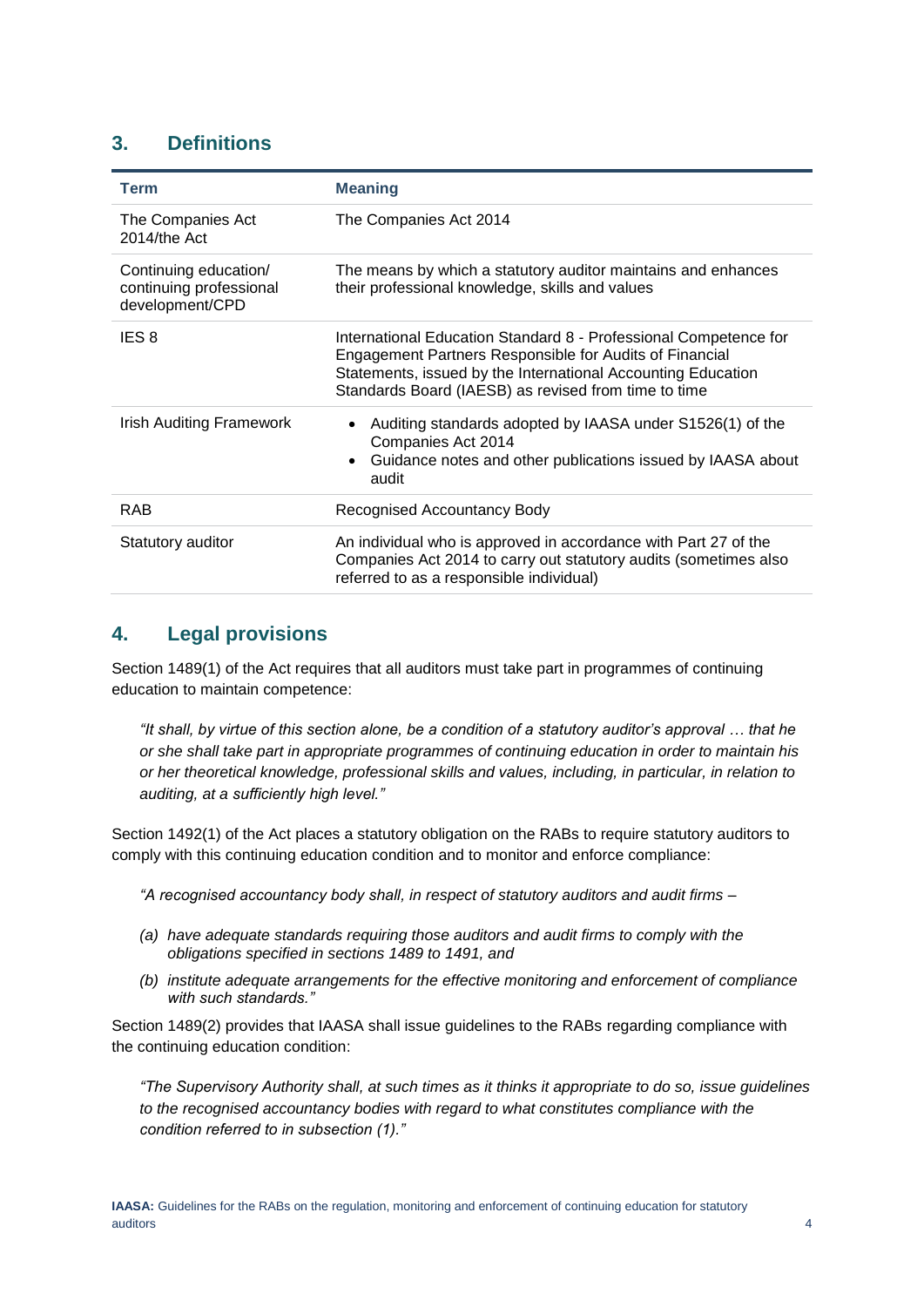Section 906 of the Act provides that IAASA may issue guidelines concerning any matter that relates to its functions.

#### <span id="page-5-0"></span>**5. Enforcement of non-compliance with these guidelines**

IAASA may take regulatory action in respect of a failure to comply with these guidelines. This will be done in accordance with its powers under the Act.

#### <span id="page-5-1"></span>**6. Scope**

These guidelines are applicable to all RABs recognised in accordance with the provisions of section 930 of the Companies Act 2014 that are approved to perform the regulatory function of continuing education. At the date of publication of these guidelines, the five RABs are:

- ACCA Association of Chartered Certified Accountants
- CPA Institute of Certified Public Accountants in Ireland
- ICAEW Institute of Chartered Accountants in England and Wales
- ICAI Institute of Chartered Accountants in Ireland
- ICAS Institute of Chartered Accountants of Scotland

Section 930C of the Act sets out the allocation between the RABs of certain statutory functions under the Act relating to statutory auditors. In summary, it provides that where the statutory auditor is a member of a statutory audit firm, the function is conferred on the RAB of which the audit firm is a member. Where the statutory auditor is not a member of a statutory audit firm the function is conferred on the RAB of which they are a member. In these guidelines, the phrase 'statutory auditor in respect of whom it performs functions' is used to refer to the allocation specified in section 930C.

#### <span id="page-5-2"></span>**7. Effective date**

These guidelines apply from 1 January 2022. Transitional arrangements may apply where appropriate, and following agreement with IAASA.

By 30 June 2021, each RAB shall submit a report to IAASA detailing how these guidelines will be implemented by it.

Each RAB should be able to demonstrate that it complies with these guidelines through the implementation of effective regulatory policies and procedures tailored to its context. Each RAB should also ensure that the provisions of its constitution, bye laws, rules and regulations are in compliance with these guidelines.

These guidelines apply until such time as they are withdrawn, amended or replaced by IAASA. It is IAASA's intention that the guidelines will be subject to periodic review and updating, in consultation with the RABs unless the proposed amendments are inconsequential.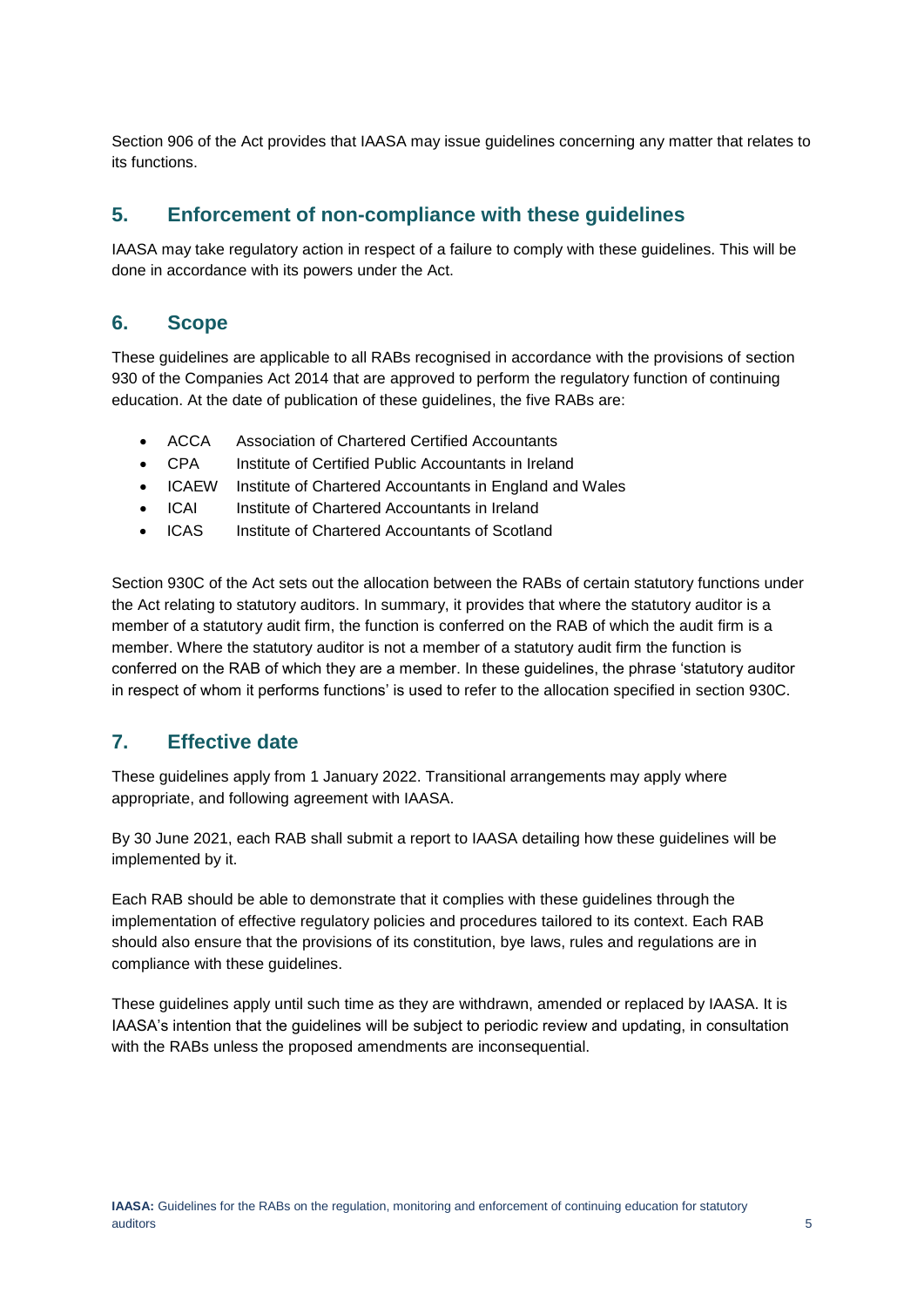# <span id="page-6-0"></span>**PART II: RAB responsibilities in relation to continuing education of statutory auditors**

#### <span id="page-6-1"></span>**Guidelines**

1

- **A.1. A RAB should promote the importance of CPD to statutory auditors in respect of whom it performs functions and provide support to them in fulfilling their CPD obligations. A RAB should ensure statutory auditors are made aware of the:**
	- **CPD condition imposed on them by section 1489(1);**
	- **RAB's standards<sup>1</sup> with which they must comply; and**
	- **arrangements for monitoring and enforcement of their compliance with such standards.**
- <span id="page-6-2"></span>**A.2. Each statutory auditor in respect of whom a RAB performs functions should be required to submit an annual CPD return on a timely basis. At a minimum, the CPD return should include a declaration as to whether the statutory auditor has complied with their CPD obligations.**
- **A.3. A RAB should review the CPD records of statutory auditors in respect of whom it performs functions at least once every six years or earlier if there are risk indicators which suggest non-compliance. The purpose of the review is to assess whether a statutory auditor has complied with their CPD obligations and thereby maintained their professional knowledge, skills and values at a sufficiently high level. In this regard, Guideline A.6. provides for reliance on a firm's system of quality control where appropriate.**
- **A.4. The review of CPD records should be completed by RAB staff with the requisite expertise, experience and skills. Such review should include assessment of the:**
	- **quality of a statutory auditor's CPD planning and evaluation**
	- **sufficiency, relevance and appropriateness of the CPD completed to meet the learning needs identified**
	- **achievement of the learning outcomes specified in Table A of IES 8 and professional knowledge set out in Guideline B.4.**
	- **compliance with any specific CPD obligations set out in the RAB's standards**
- **A.5. The results of a review of CPD records should be provided in writing to the statutory auditor, outlining weaknesses identified and recommendations for improvement. A RAB may decide to apply a grading system to CPD records.**
- **A.6. A RAB may rely on a firm's system of quality control in relation to CPD compliance by statutory auditors, where it (or IAASA) has performed a review of whole-firm procedures to satisfy itself about the effectiveness of the system's design and operation. In that**

'Standards' is defined in section 900 as '…the rules, regulations and standards that body applies to its members and to which, by virtue of their membership, they are obliged to adhere'.

<sup>&</sup>lt;sup>1</sup> Section 1492(1) requires a RAB to have adequate standards requiring auditors and audit firms to comply with their statutory obligations in respect of CPD, professional ethics and independence, objectivity and professional scepticism.

Section 1492(2) states that those standards must first be approved by IAASA in accordance with section 905(2)(c).

Section 905(2)(c) provides that the Authority's functions include to require changes to and to approve the constitution and bye laws of each prescribed accountancy body (the definition of which includes a RAB), including its investigation and disciplinary procedures and its standards, along with any amendments to them.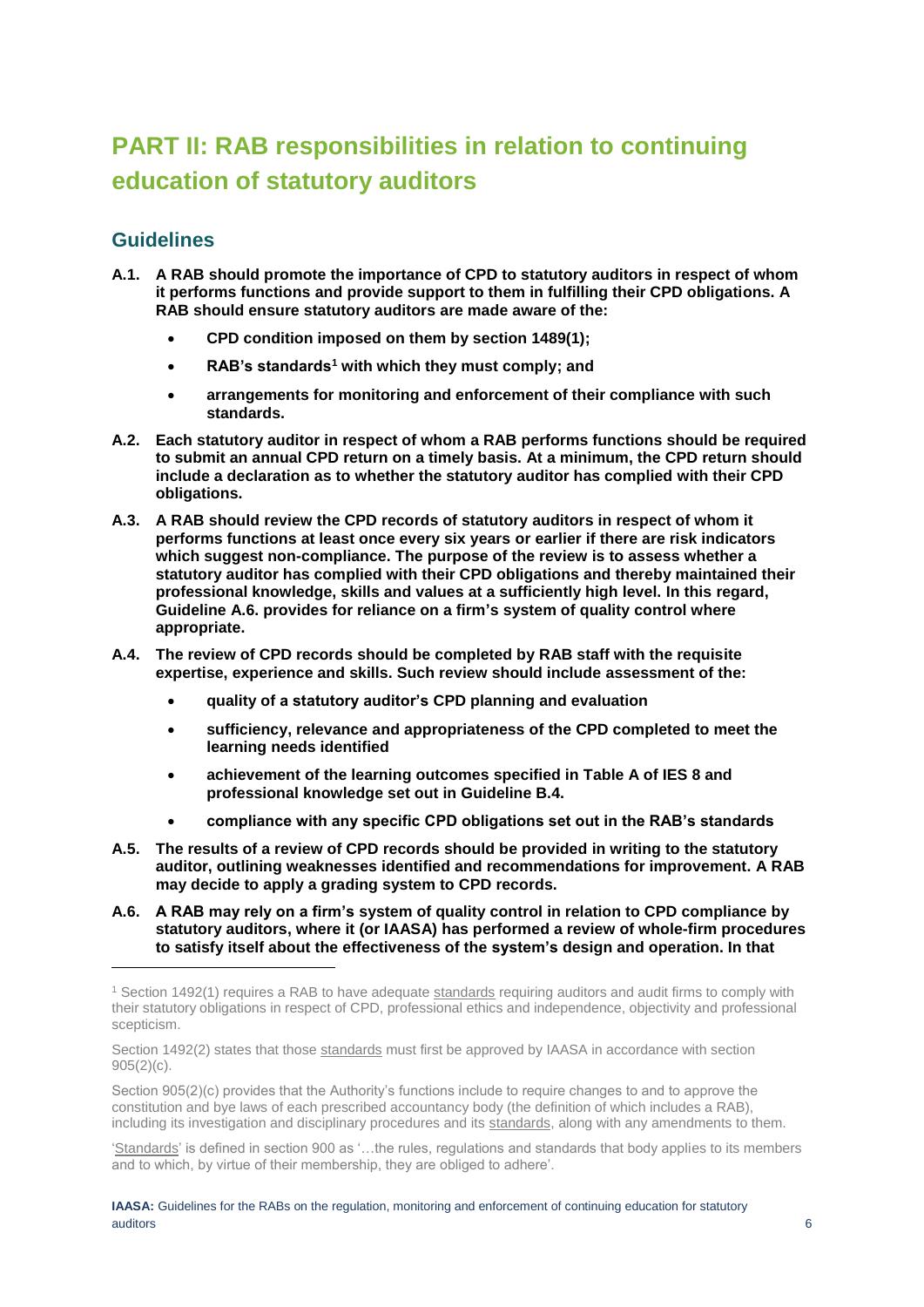**case, a RAB should test the operating effectiveness of the controls in place, with appropriate sample sizes.** 

- **A.7. The arrangements instituted under sections 1492(1)(b) and 1493 of the Act (for the effective monitoring and enforcement of compliance with CPD standards by statutory auditors in respect of whom a RAB performs functions) should include a range of timely and proportionate responses where non-compliance is indicated. Such responses should be designed to:**
	- **bring the statutory auditor back into compliance with CPD standards quickly;**
	- **protect stakeholders and safeguard audit quality where warranted; and**
	- **promote public confidence in the auditing profession.**

**Whilst minor or temporary non-compliance with CPD obligations should be dealt with by way of prompt corrective action, the Authority expects that a statutory auditor would be subject to regulatory measures, which may include potential disciplinary action, where any of the behaviours listed below are indicated.** 

- **A statutory auditor fails to rectify CPD non-compliance notified to them in reasonable time.**
- **A statutory auditor fails to file an annual CPD return in reasonable time.**
- **A statutory auditor fails to co-operate with CPD monitoring or to retain adequate records to permit review.**

**A statutory auditor should be liable to disciplinary action where any of the behaviours listed below are indicated.**

- **A statutory auditor fails to comply with regulatory measures imposed or there is persistent non co-operation with a RAB's process.**
- **A statutory auditor displays significant, or repeated or prolonged noncompliance with CPD obligations.**
- **A statutory auditor files a false return.**

**Where a RAB decides that disciplinary action is not to be taken in the above three circumstances, it should retain a written record of its rationale, for presentation to the Authority on request.** 

**Publication of the outcome of the measures taken and penalties imposed should follow the principles outlined in the 'Principles Governing the Timing and Manner of Disclosure of Penalties and Sanctions' approved by IAASA.** 

- **A.8. A RAB should designate a regulatory committee responsible for oversight of the continuing education function applicable to statutory auditors. It should set and monitor key performance indicators (KPIs) for CPD compliance, monitoring and enforcement which support the regulatory outcomes. KPIs should be included in the annual regulatory plan and progress reported to the regulatory board periodically.**
- **A.9. A RAB should conduct periodic reviews of relevant bye laws, regulations, processes and policies related to CPD regulation, monitoring and enforcement. This is to ensure they remain relevant and appropriate having regard to its practical experience, as well as developments in legislation, international education standards or similar.**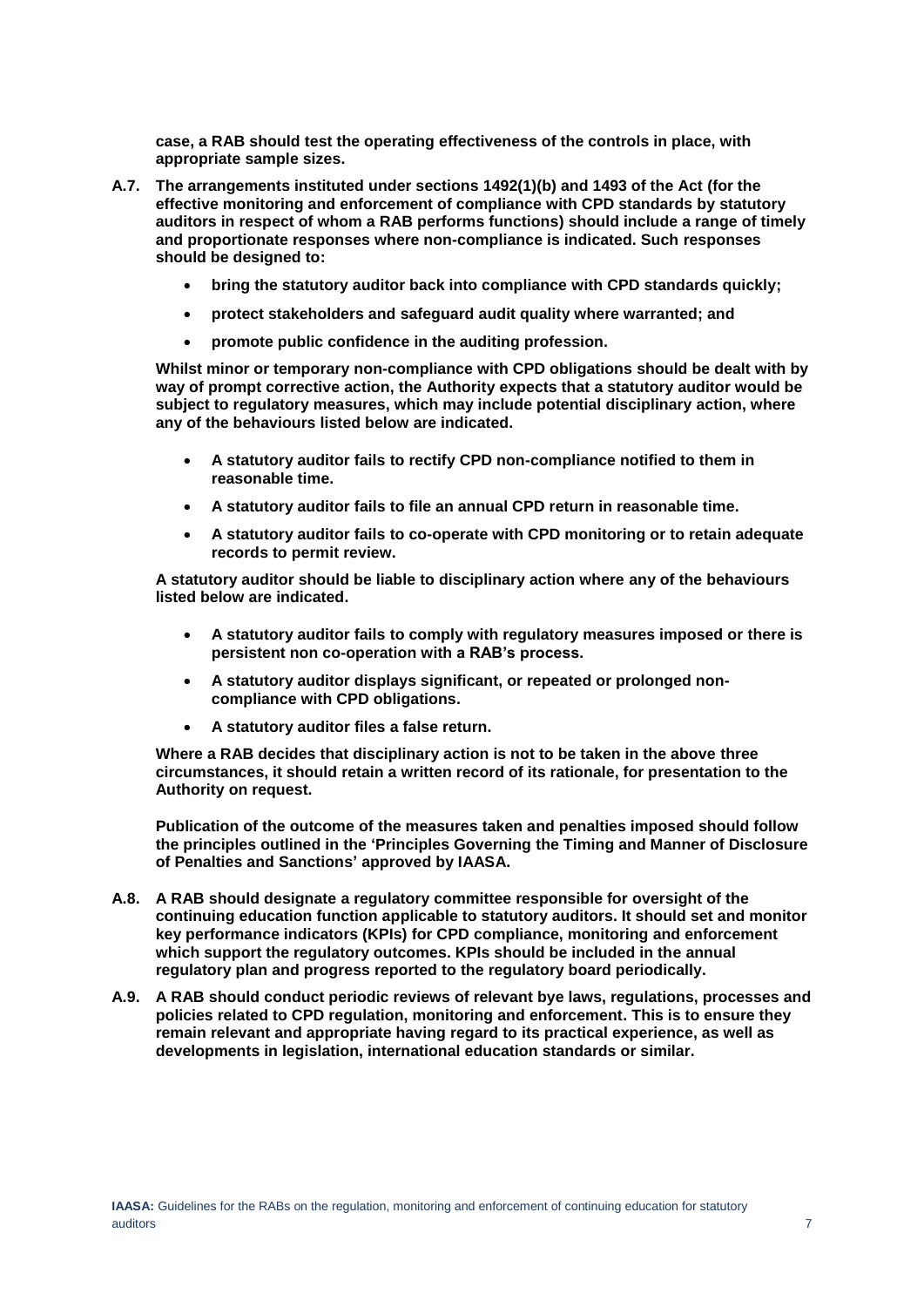#### <span id="page-8-0"></span>**Application notes**

- (a) An effective way for a RAB to ensure that a statutory auditor is made aware of the CPD condition is to inform them in writing at the time of their first approval as a statutory auditor and at each renewal of their approval.
- (b) It is a statutory auditor's responsibility to ensure that they comply with the CPD condition attached to their approval and the RAB's standards requiring their compliance. A RAB can support statutory auditors with meeting their obligations by providing guidance documents on planning and completing CPD, making available information about training courses relevant to audit and providing templates for planning, recording and evaluation of CPD undertaken.
- (c) A risk-based review of CPD records in accordance with A.3. may be appropriate where there are:
	- adverse findings from other regulatory processes, including in respect of the firm
	- persistent late CPD returns or previous unsatisfactory CPD reviews, including in respect of the firm
	- indicators of poor audit quality from previous regulatory history
	- significant changes to the audit client base
- (d) A RAB may designate an existing regulatory committee with responsibility for oversight of the continuing education function or constitute a new committee. Since 'continuing education' is a regulatory function conferred on the RABs, the requirements of the ['General guidelines for the](https://iaasa.ie/IAASA/files/98/98565adc-7648-4835-9982-2bf433fcda3c.pdf)  [recognised accountancy bodies when performing regulatory functions in respect of statutory](https://iaasa.ie/IAASA/files/98/98565adc-7648-4835-9982-2bf433fcda3c.pdf)  [auditors'](https://iaasa.ie/IAASA/files/98/98565adc-7648-4835-9982-2bf433fcda3c.pdf) apply to the resourcing, operation, processes and oversight of such a committee.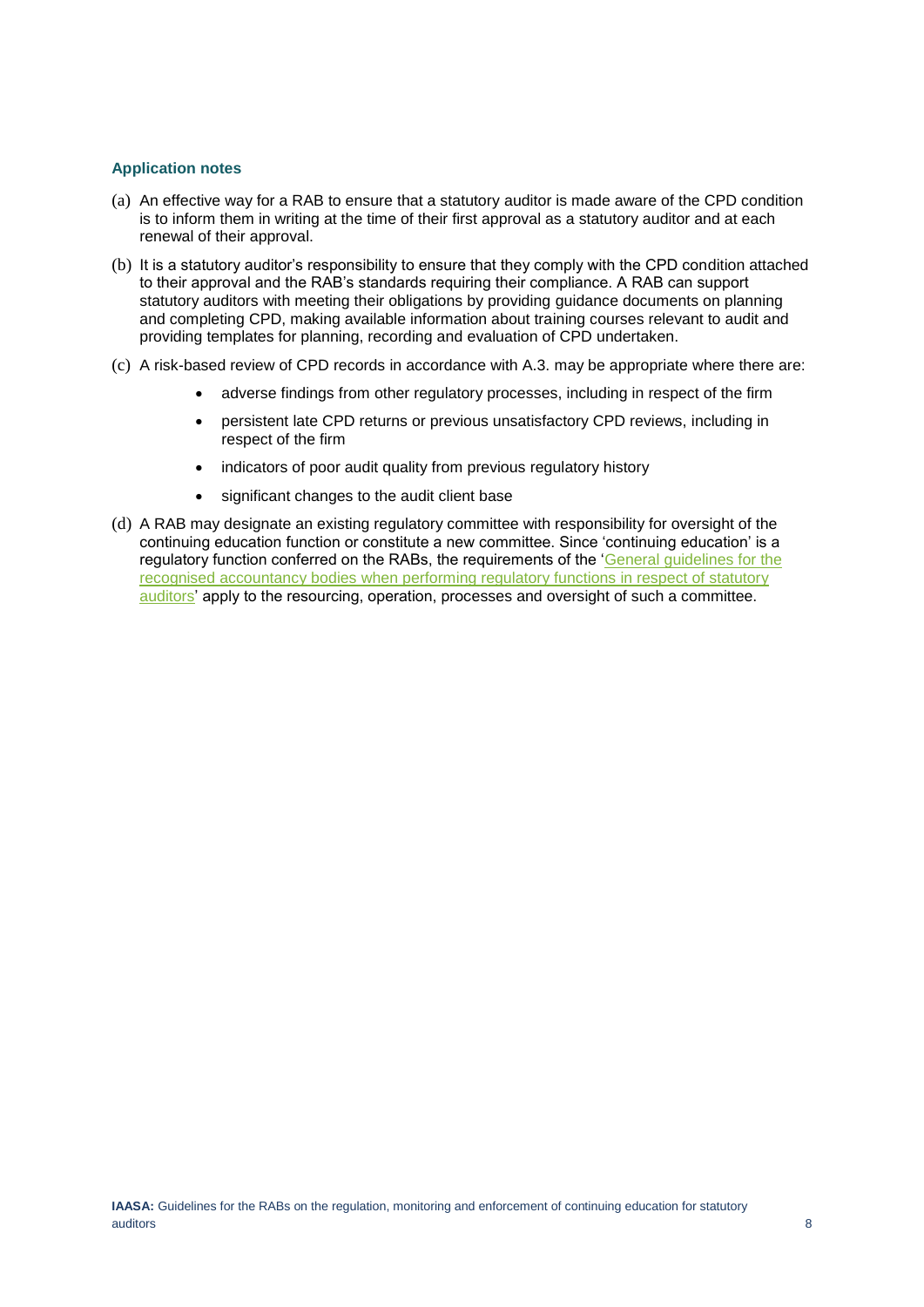## <span id="page-9-0"></span>**Part III: Appropriate programmes of continuing education for statutory auditors**

#### <span id="page-9-1"></span>**Guidelines**

An appropriate programme of continuing education for statutory auditors will have the features set out in Guidelines B.1.-B.5. below.

- **B.1. It sets out clear CPD requirements in the RAB's standards**<sup>1</sup> **to which a statutory auditor in respect of whom the RAB performs functions is required to adhere.**
- **B.2. It requires a statutory auditor in respect of whom the RAB performs functions to:** 
	- **(i) plan their CPD activities by reflecting on the knowledge, skills and values required to competently fulfil their professional responsibilities, identifying their learning and development needs and deciding on the CPD activities necessary to address them.**
	- **(ii) complete sufficient, relevant and appropriate CPD each year to meet their learning and development needs and thereby maintain and enhance their professional knowledge, skills and values in all of the areas of work that they undertake.**
	- **(iii) evaluate the effectiveness of their CPD activities regularly and revise their approach as necessary to ensure it remains effective in achieving its objective of maintaining their professional knowledge, skills and values at a sufficiently high level.**
	- **(iv) be able to demonstrate their compliance through the retention of appropriate written records of CPD planning, completion and evaluation. Such records should include supporting documentation which evidences that they undertook the CPD activity.**
	- **(v) retain their CPD records for a period of time defined by the RAB to facilitate review of their compliance.**
- **B.3. It requires a statutory auditor to be able to demonstrate that through completion of CPD they have achieved the learning outcomes in Table A of IES 8, addressing each of professional knowledge, skills and values as set out in the Table.**
- **B.4. It requires a statutory auditor to undertake CPD to keep their professional knowledge up to date in (i) the Irish auditing framework, (ii) financial reporting standards in use in Ireland and (iii) Irish and EU legislation relevant to the preparation of financial statements and to statutory audit and auditors. A RAB may decide to set more specific requirements or learning outcomes for these competence areas.**
- **B.5. It specifies that where a statutory auditor works part-time, has a small number of, or no current audit clients or is on a career break but remaining on the public register, they are nonetheless required to comply with their CPD obligations.**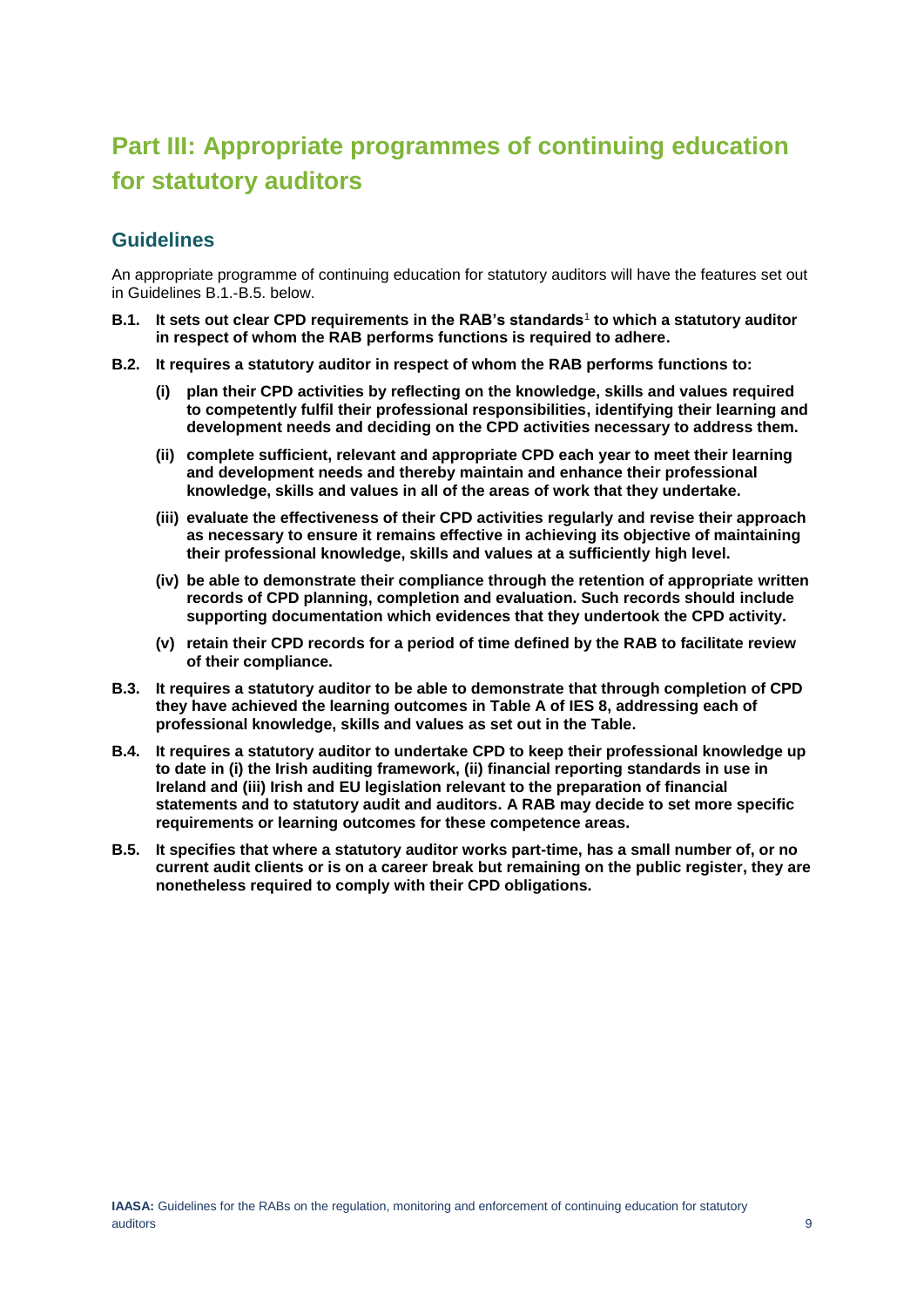#### <span id="page-10-0"></span>**Application notes**

- (a) By virtue of being a member of a RAB, a statutory auditor is required by that RAB's byelaws or regulations to comply with its CPD requirements. By virtue of sections 930C and 1492 they are also required to comply with the standards<sup>[1](#page-6-2)</sup> of the RAB which performs the continuing education function in respect of them. Therefore, the RABs are requested to co-ordinate to ensure clarity of requirements for statutory auditors and to avoid duplication of regulatory processes. Such coordination could also include agreeing templates for the planning, recording and evaluation of CPD completion.
- (b) A RAB may wish to provide that a statutory auditor should consult with a senior colleague or mentor to seek input to their CPD plans as well as to consult the CPD guidance material and resources made available by the relevant RAB.
- (c) When reflecting on the knowledge and skills required to competently fulfil their professional responsibilities in accordance with Guideline B.2., there are a range of salient factors that a statutory auditor may need to consider, including:
	- the specific needs of their client base (for example, credit unions, SMEs, public interest entities, specialised industries, new clients)
	- the time period since they last completed training in a particular area
	- weaknesses identified during quality reviews
	- developments in Irish or EU legislation including in company law and tax
	- changes to the Irish financial reporting or auditing frameworks
- (d) Examples of activities that may form part of a programme of continuing education are listed below. This list is not exhaustive:
	- programmes, courses, awards and qualifications recognised on the National Framework of Qualifications that address relevant topics
	- courses, seminars, webinars, workshops and conferences run by professional bodies or expert providers that address relevant topics
	- structured training courses in the workplace which address relevant topics
	- researching and writing a thesis, study manuals, books and other publications to the extent the activity maintains or improves the auditor's professional competence
	- teaching relevant subjects on professional courses or training events
	- active involvement in a RAB's committee to the extent the activity maintains or improves the auditor's professional competence
	- discussion of complex audit matters with colleagues, regulatory bodies, a RAB's technical department